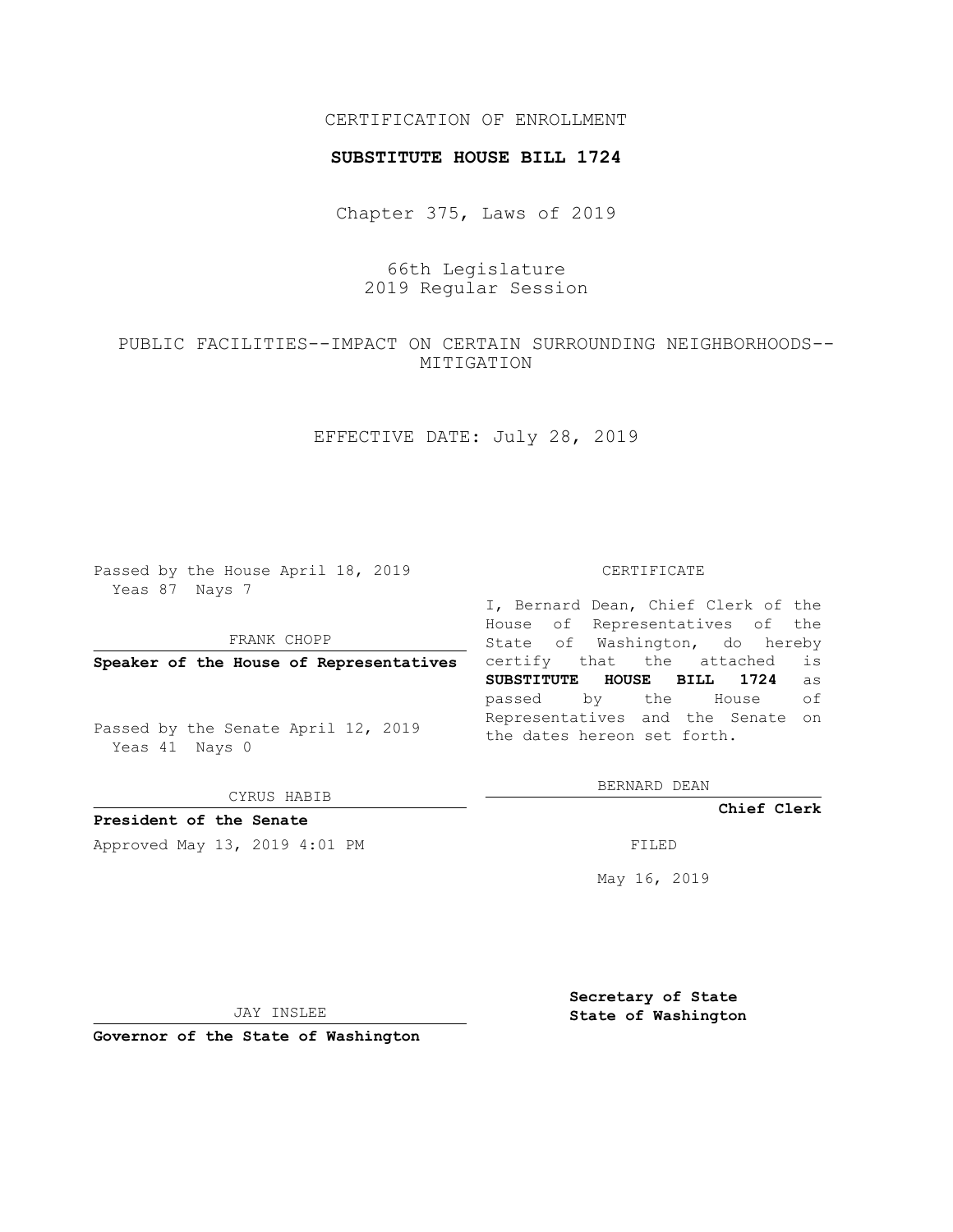## **SUBSTITUTE HOUSE BILL 1724**

AS AMENDED BY THE SENATE

Passed Legislature - 2019 Regular Session

# **State of Washington 66th Legislature 2019 Regular Session**

**By** House Local Government (originally sponsored by Representative Santos)

READ FIRST TIME 02/22/19.

 AN ACT Relating to local government responsibility and accountability in mitigating impacts of public facilities on certain surrounding neighborhoods with high poverty and concentrations of persons of color; and adding a new section to chapter 35.21 RCW.

BE IT ENACTED BY THE LEGISLATURE OF THE STATE OF WASHINGTON:

 NEW SECTION. **Sec. 1.** A new section is added to chapter 35.21 7 RCW to read as follows:

 (1) A city with a population of more than five hundred fifty thousand that permits a public facility to be constructed or operated by another local government agency, transit authority, or public facility district in a neighborhood with a high poverty level and a high rate of ethnic diversity shall formally request that the entity that is constructing or is operating the public facility assess and mitigate the negative impacts that the facility has had on parking in the surrounding neighborhood. The entity operating or constructing the facility must consider the potential or actual disparate racial, social, and economic impacts of the public facility on residents nearby and develop a mitigation plan, which keeps the residents of the impacted neighborhood whole for the costs of the mitigation strategy, including paying for the costs of any residential parking zone necessitated by the facility causing the impact. The entity

p. 1 SHB 1724.SL